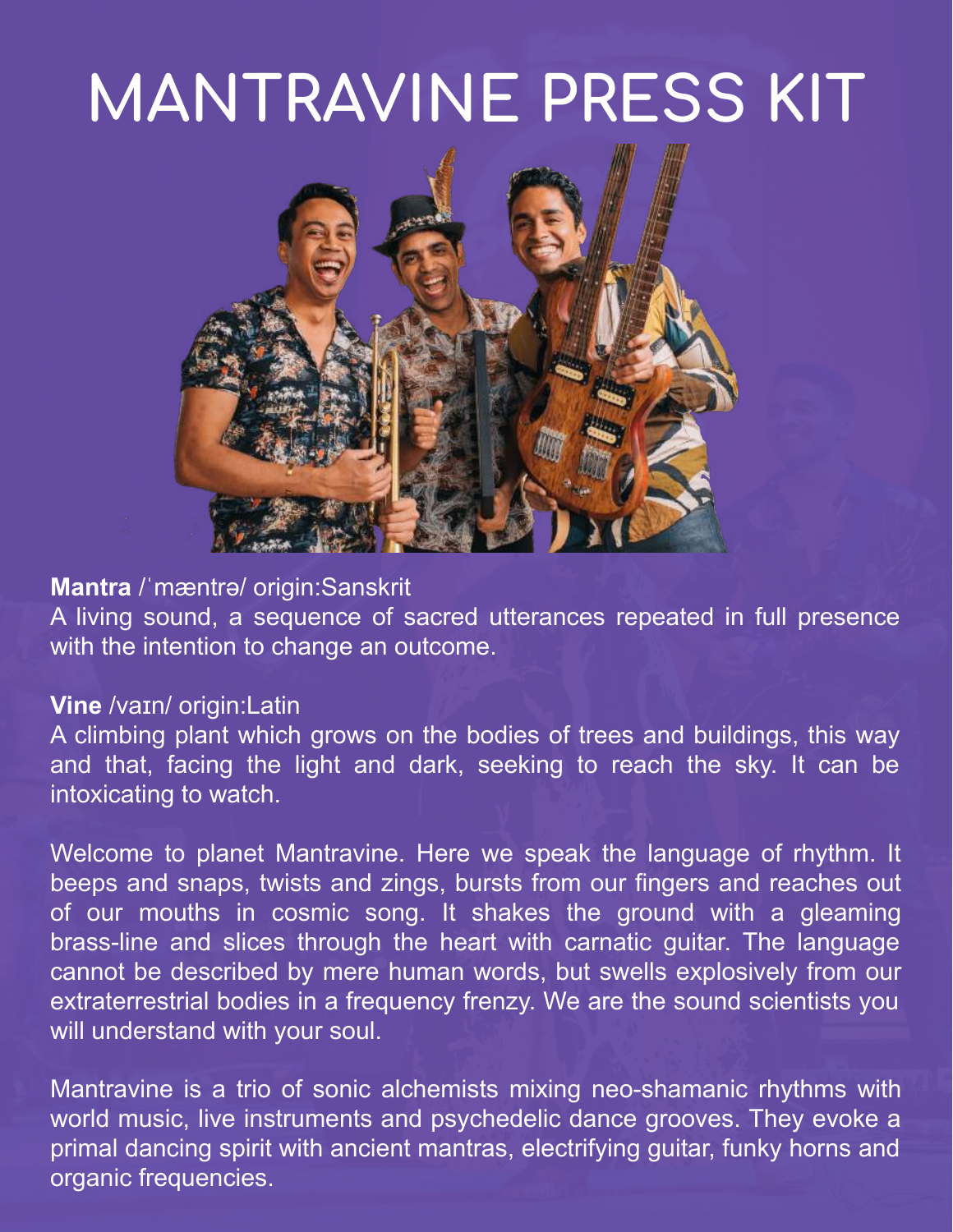## **MEDIA**



**[Videos](https://www.mantravine.com/videos)**



**[Music](https://www.mantravine.com/music)**

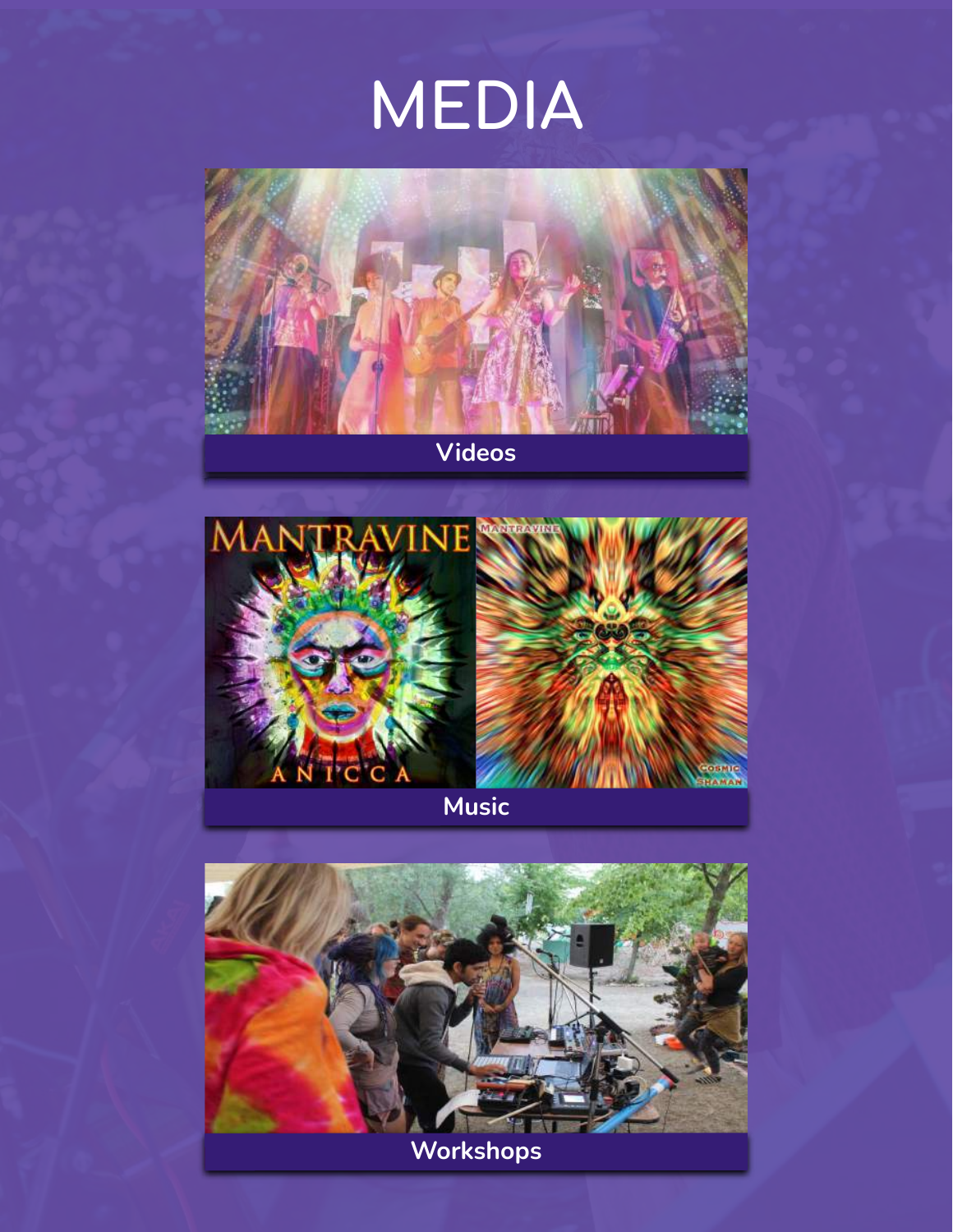## **SOCIAL**